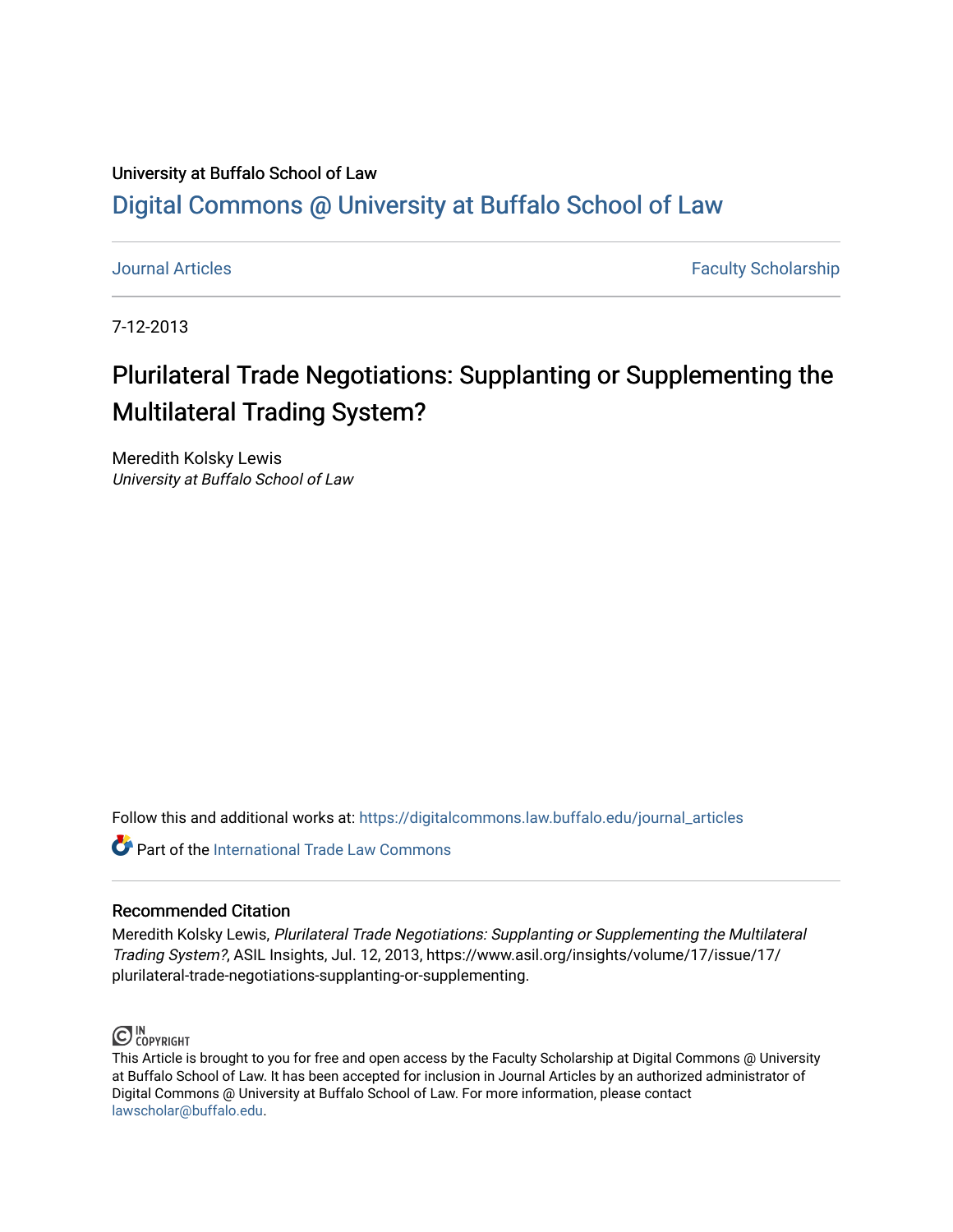# insights



 **July 12, 2013 Volume 17, Issue 17** 

## **Plurilateral Trade Negotiations: Supplanting or Supplementing the Multilateral Trading System?**

[By Meredith Kolsky Lewis](file:///Users/jamessteiner/ASIL/ASIL%202011/www/_Design%20Templates/insights/insight130712.html#author) 



 ASIL *[Insights](http://www.asil.org/insights.cfm)*, international law behind the headlines, informing the press, policy makers, and the public.

#### **Introduction**

 Over the past decade or more, much ink has been spilled over whether the proliferation of free trade agreements (FTAs[\)\[1\]](file:///Users/jamessteiner/ASIL/ASIL%202011/www/_Design%20Templates/insights/insight130712.html#_edn1) serves as a stepping stone or stumbling block along the path towards further multilateral trade liberalization. However, most of that debate has centered on the impact of agreements that are: 1) primarily bilateral; 2) if not bilateral, primarily within one region; and 3) largely similar in coverage to the World Trade Organization (WTO) agreements. Recently a new trend has emerged, in which agreements are being negotiated that comprise: 1) more than two or three countries; 2) membership that is not strictly regional; and 3) subject matter that goes beyond that found in the WTO agreements. These plurilateral trade negotiations raise a number of novel considerations for the multilateral trading system. This *Insight* will highlight a selection of the recent plurilateral trade negotiations, and assess some implications of the proposed agreements for the multilateral trading system.

#### **A New Generation of Trade Agreements**

 At the same time that the WTO's Doha Round of trade negotiations has spluttered to an indefinite halt, subsets of the WTO membership have been busily contemplating, negotiating, and even completing agreements outside the WTO framework. Some such agreements have been the types of bilateral or regional FTAs that have been proliferating for the past decade or longer. Two such agreements at a nascent stage of negotiation are worth noting, due to the trade volumes that would be affected by a successful conclusion. The first is the Regional Comprehensive Economic Partnership (RCEP), which is being negotiated by the ten members of the Association of Southeast Asian Nations (ASEAN) (Brunei, Cambodia, Indonesia, Laos, Malaysia, Myanmar, the Philippines, Singapore, Thailand, and Vietnam) plus Australia, China, India, Japan, New Zealand, and South Korea.

#### **RELATED ASIL INSIGHTS**

 Will the WTO Finally Tackle Corruption in [Public Purchasing? The Revised Agreement](http://www.asil.org/insights130415.cfm)  on Government Procurement

[The WTO Doha Round Negotiation:](http://www.asil.org/insights060905.cfm)  Suspended Indefinitely

 WTO Panel Report on Consistency of [Chinese Intellectual Property Standards](http://www.asil.org/insights090403.cfm) 

 [The Anti-Counterfeiting Trade Agreement in](http://www.asil.org/insights100624.cfm)  the Public Eye

[Insights Archive>>](http://www.asil.org/insights.cfm) 

#### **DOCUMENTS OF NOTE**

 [Marrakesh Agreement Establishing the World](https://www.wto.org/english/docs_e/legal_e/04-wto.pdf)  Trade Organization

 [Trade-Related Aspects of Intellectual](https://www.wto.org/english/docs_e/legal_e/27-trips.pdf)  Property Rights

[Agreement on Government Procurement](https://www.wto.org/english/docs_e/legal_e/gpr-94_e.pdf) 

[ASIL EISIL>>](http://www.eisil.org/)

#### **ORGANIZATIONS OF NOTE**

#### [World Trade Organization](http://www.wto.org/)

 Copyright 2013 by The American Society of International Law ASIL

 The purpose of ASIL Insights is to provide concise and informed to the international community. The American Society of International Law does not take positions on substantive issues, including the ones discussed in this Insight. Educational and news media copying is permitted with due background for developments of interest acknowledgement.

 The Insights Editorial Board includes: Kaye. Kathleen A. Doty serves as the [Cymie Payne](http://www.cymiepayne.org/)[;](mailto:dkaye@law.uci.edu) [Tania Voon](http://www.law.unimelb.edu.au/melbourne-law-school/community/our-staff/staff-profile/username/tania%20voon)[; and David](mailto:dkaye@law.uci.edu)  managing editor.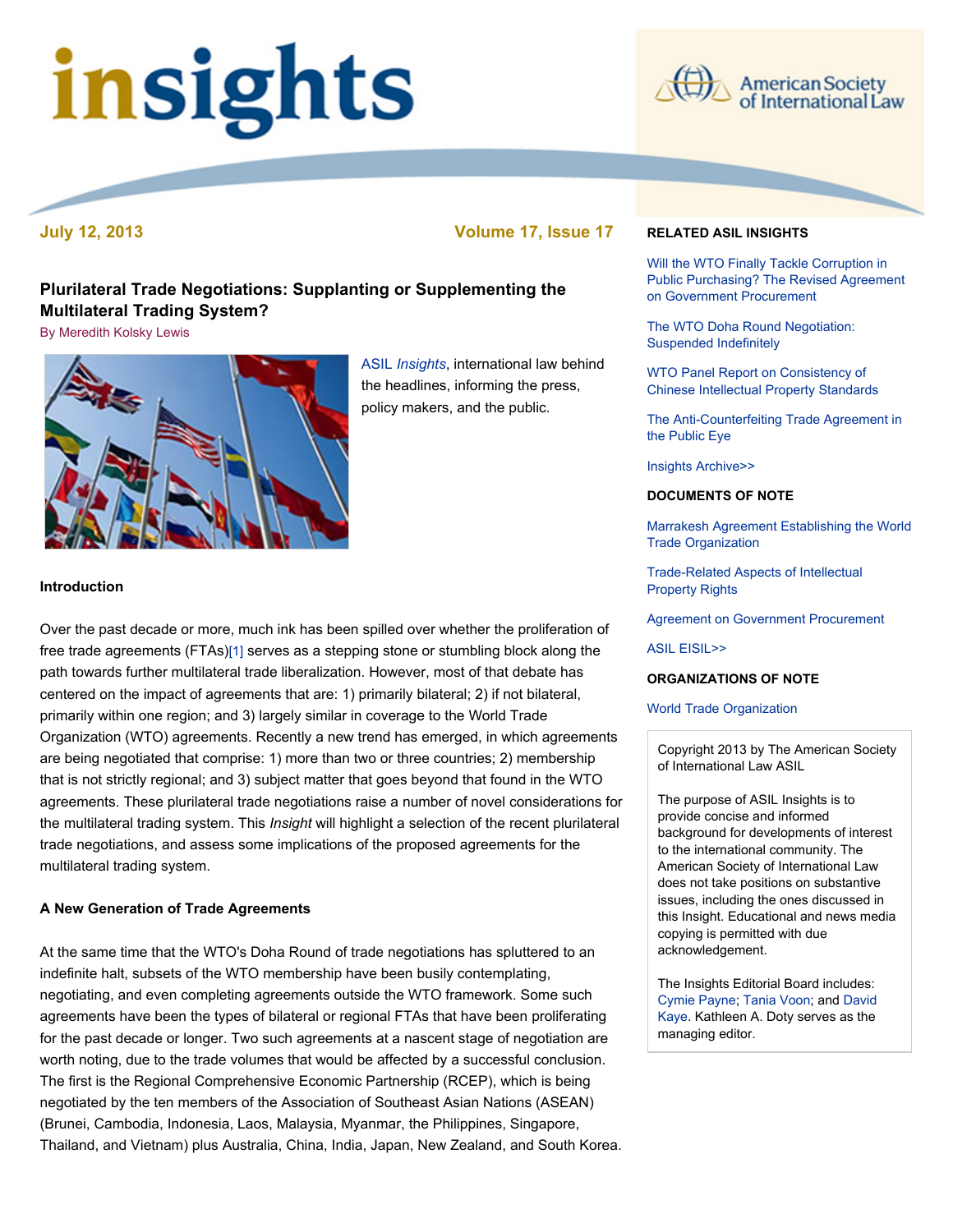The second is the Transatlantic Trade and Investment Partnership (TTIP), which would link the United States and European Union[.\[2\]](file:///Users/jamessteiner/ASIL/ASIL%202011/www/_Design%20Templates/insights/insight130712.html#_edn2) While the size of the RCEP and TTIP make those agreements notable, other agreements under negotiation are more fundamentally different because they feature multiple and geographically diverse parties, as well as commitments that go beyond the WTO Agreements in both coverage and scope. A few of these plurilateral negotiations are highlighted below.

#### *Trans-Pacific Partnership*

 The Trans-Pacific Partnership (TPP) is an FTA currently being negotiated by eleven countries (Australia, Brunei, Canada, Chile, Malaysia, Mexico, New Zealand, Peru, Singapore, the United States, and Vietnam), with Japan scheduled to join the negotiations this month. The TPP has been called a "Twenty-first century trade agreement" by the United States Trade Representativ[e\[3\]](file:///Users/jamessteiner/ASIL/ASIL%202011/www/_Design%20Templates/insights/insight130712.html#_edn3) and others[.\[4\]](file:///Users/jamessteiner/ASIL/ASIL%202011/www/_Design%20Templates/insights/insight130712.html#_edn4) The TPP is viewed as a novel agreement both because of the geographic diversity of its members and due to its ambitious coverage. The proposed agreement has its roots in the Trans-Pacific Strategic Economic Partnership (also called the P-4 Trade Agreement) comprising Brunei, Chile, New Zealand, and Singapore. The P-4 members wished to form a high-standards trade agreement that would serve as the model for an ultimate Free Trade Agreement of the Asia Pacific (FTAAP), and committed to full market access for goods, with no exclusions.

 The TPP negotiations began with the P-4 vision in mind, with the participants agreeing to no per se exclusions. However, the TPP parties are negotiating over a variety of non-tariff- related commitments that are not part of the P-4, such as disciplines on regulatory coherence, state-owned enterprises, and heightened intellectual property protections. In addition, its binding dispute settlement mechanism will apply to labor and environmental commitments. After seventeen negotiating rounds, many uncertainties remain. Notwithstanding the original vision of high standards and no exclusions, agricultural interest groups in the United States are lobbying for dairy and sugar exclusions; Canada wishes to protect its dairy and poultry supply management systems; and Japan likely will seek to exclude rice. At the same time, other participants are reluctant to agree to TRIPS-plus intellectual property disciplines (that is, provisions providing greater intellectual property protections than in the WTO's Agreement on Trade-Related Aspects of Intellectual Property Rights (TRIPS)[\)\[5\]](file:///Users/jamessteiner/ASIL/ASIL%202011/www/_Design%20Templates/insights/insight130712.html#_edn5) among other provisions, particularly if the treaty will include market access exclusions or impediments (such as in the form of restrictive rules of origin).

#### *Trade in Services Agreement*

 Frustrated with the lack of progress towards further liberalizing trade in services within the WTO framework, twenty-one WTO members[\[6\]](file:///Users/jamessteiner/ASIL/ASIL%202011/www/_Design%20Templates/insights/insight130712.html#_edn6) (and forty-seven economies, as the European Union is counted as one participant) are preparing to negotiate a new services agreement with ambitious market access commitments – the Trade in Services Agreement (TiSA), also sometimes called the International Services Agreement (ISA).[\[7\]](file:///Users/jamessteiner/ASIL/ASIL%202011/www/_Design%20Templates/insights/insight130712.html#_edn7)

 It remains to be determined how the TiSA would be integrated within the WTO, if at all. One option would be to treat it as a plurilateral agreement that would fall under Annex 4, akin to the Agreement on Government Procurement[.\[8\]](file:///Users/jamessteiner/ASIL/ASIL%202011/www/_Design%20Templates/insights/insight130712.html#_edn8) However, pursuant to Article X:9 of the Marrakesh Agreement Establishing the World Trade Organization[,\[9\]](file:///Users/jamessteiner/ASIL/ASIL%202011/www/_Design%20Templates/insights/insight130712.html#_edn9) this would likely require the consensus acceptance of all WTO Members: "The Ministerial Conference, upon the request of the Members parties to a trade agreement, may decide exclusively by consensus to add that agreement to Annex 4." It seems unlikely that all non-participating developing countries would agree to this step. At present, none of the BRICS countries (Brazil, Russia, India, China, and South Africa) is planning to participate in the talks, and a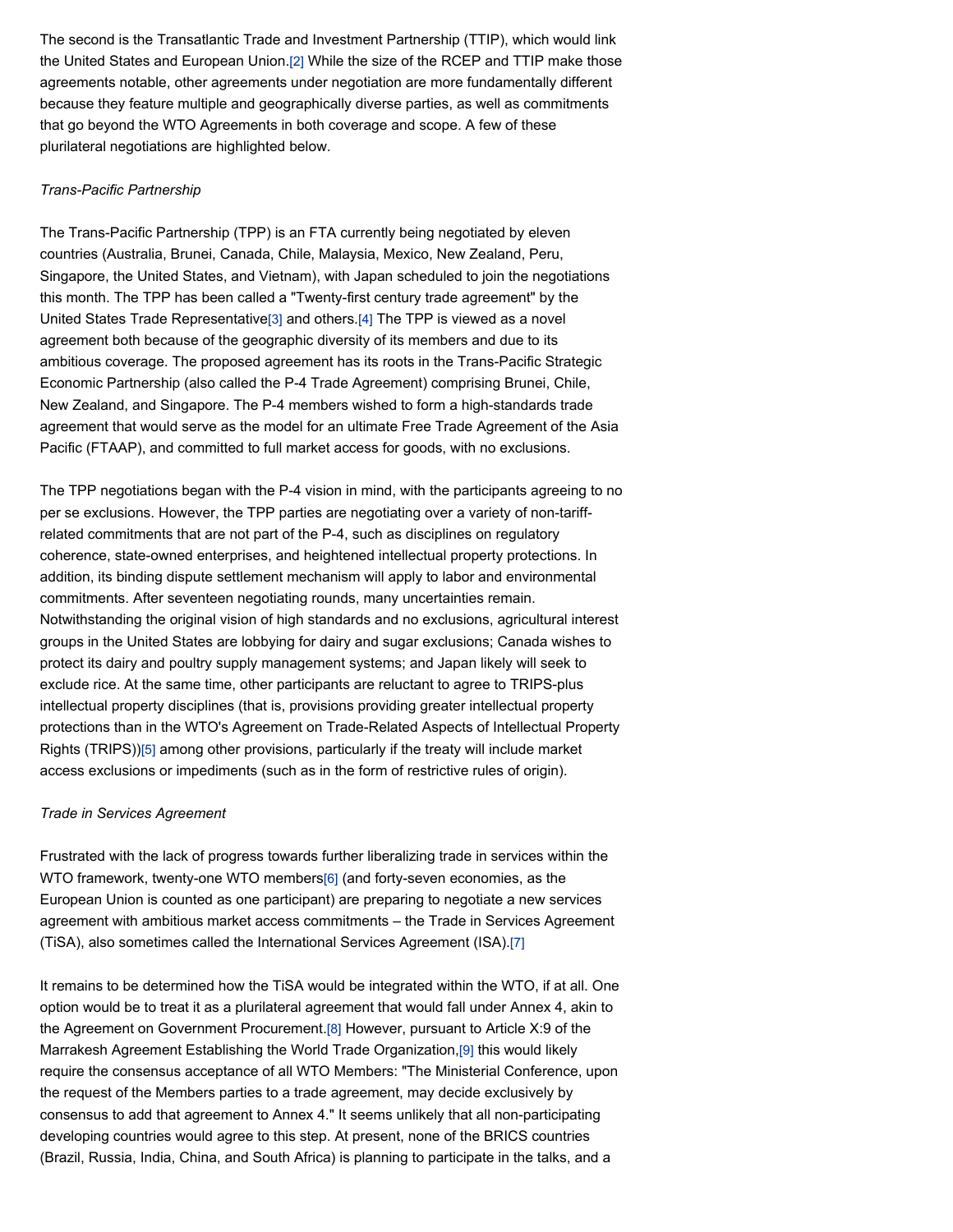number of these countries have expressed concerns that conducting plurilateral negotiations outside the WTO may undermine the multilateral trading system.[\[10\]](file:///Users/jamessteiner/ASIL/ASIL%202011/www/_Design%20Templates/insights/insight130712.html#_edn10) 

 Another possibility would be for TiSA to be integrated as a special services protocol, akin to the Financial Services and Telecommunications Annexes to the General Agreement on Trade in Services (GATS). This approach seems unlikely, as it would require the TiSA parties to provide their concessions on an MFN basis to all non-TiSA signatory WTO members. While this might be a trade-off worth making if TiSA covered a very large percentage of global services trade, the prospect of China, India and Brazil, among others, benefitting from the agreement without making any commitments, is not likely to be an attractive option.

 Alternatively, the negotiations may lead to an Economic Integration Agreement outside the WTO framework, pursuant to Article V of the GATS (which, like Article XXIV of the General Agreement on Tariffs and Trade 1994 for trade in goods, permits WTO members to enter into comprehensive services FTAs with one or more other WTO members). While this option may be the easiest to achieve, it would not achieve the goal of integrating TiSA into the WTO directly.

#### *Anti-Counterfeiting Trade Agreement*

 A group of primarily developed-country WTO members have completed negotiating a plurilateral Anti-Counterfeiting Trade Agreement (ACTA). ACTA's signatories have agreed to heightened intellectual property protections, focusing in particular on trademark counterfeiting and copyright piracy. The initial agreement was signed in 2011 by Australia, Canada, Japan, Morocco, New Zealand, Singapore, South Korea, and the United States. In 2012, the European Union and twenty-two of its member states also signed, as did Mexico. By its terms, ACTA will come into force once the sixth signatory ratifies it; however, thus far only Japan has ratified the treaty. The European Parliament declined to ratify the treaty, exercising its Lisbon Treaty power for the first time to reject an international trade agreement[.\[11\]](file:///Users/jamessteiner/ASIL/ASIL%202011/www/_Design%20Templates/insights/insight130712.html#_edn11) 

#### **Implications**

 Will the new plurilateral trade agreements result in fragmentation for the multilateral trading system, or pave its path forward? The answer may be a bit of both. In the case of dispute settlement, the potential for fragmentation seems genuine. However, the agreements may well spur WTO members to achieve some sort of conclusion to the Doha Round, and may signal the future to come.

#### *Dispute Settlement*

 Although commentators have in the past raised concerns over the potential for decisions to emanate from FTA dispute settlement tribunals that are inconsistent with the jurisprudence of the WTO dispute settlement panels and the Appellate Body, such concerns have remained largely hypothetical. While in theory a WTO member could seek to resolve a dispute with its FTA partner (and fellow WTO member) through reference to the FTA's dispute settlement mechanism, in practice such complaints are much more commonly brought before the WTO. While it is only feasible to use the WTO dispute settlement mechanism if the matter at issue arises "under the covered agreements" of the WTO[,\[12\]](file:///Users/jamessteiner/ASIL/ASIL%202011/www/_Design%20Templates/insights/insight130712.html#_edn12)  most FTAs contain commitments that overlap significantly with those present in the WTO Agreements. Where an issue could be brought before the FTA dispute settlement mechanism or that of the WTO, WTO members seem largely to prefer the WTO. This is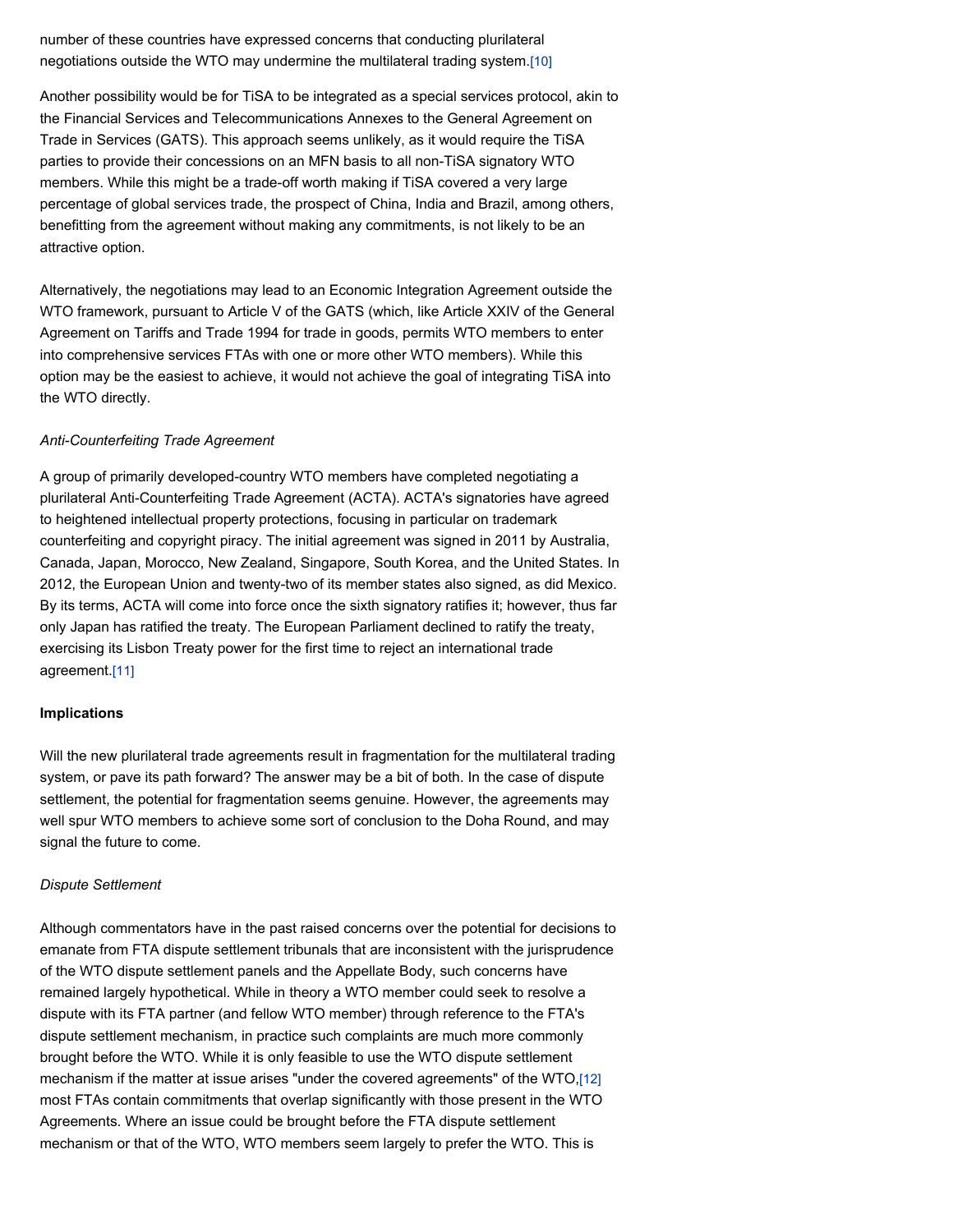likely due to the WTO's substantial experience in resolving Members' disputes, the overall high level of satisfaction with the WTO dispute settlement system, the presence of the Appellate Body to reduce the possibility of a rogue panel decision having a lasting negative impact, and concerns over using an untested mechanism via the FTA.

 The plurilateral agreements discussed above, however, have a higher potential (should they ever come into force) to result in dispute settlement decisions that may overlap or even clash with those of WTO panels or the Appellate Body. Because all of these agreements feature, or will feature, content that does not overlap with the WTO agreements, to the extent disputes arose pursuant to this novel content, such disputes could not be brought before the WTO, because they would not arise "under the covered agreements." This is not a matter of great concern for disputes that solely relate to non-WTO commitments, but could raise concerns in the case of disputes featuring some WTO-overlapping provisions and some plurilateral agreement-only provisions. While it might be possible to bifurcate the dispute and bring part of it before the WTO and part of it before the plurilateral agreement's dispute settlement mechanism, the complainant might well find it more convenient to have the entire dispute resolved by the tribunal established pursuant to the terms of the plurilateral agreement. Thus the spectre of inconsistent jurisprudence may be less theoretical in the case of the new plurilateral trade agreements than the more traditional FTAs to which we have become accustomed.

#### *WTO Negotiations*

 In the short-term, the new plurilateral agreements may merely impede progress in the WTO negotiations due to the diversion of negotiating resources and attention away from Geneva. However, such arrangements may be the final push multilateral negotiators need. The Uruguay Round was concluded shortly after, and some would say that timing was because of, the completion of the NAFTA negotiations. Further, history has shown that multilateral agreements often derive from plurilateral arrangements comprising a smaller coalition of the willing. Let us not forget that the current WTO agreements on antidumping, subsidies and countervailing measures, technical barriers to trade, import licensing and customs valuation all derived from plurilateral agreements ― the so-called GATT Codes. Thus, while the new plurilateral agreements cover new areas and raise legitimate concerns over fragmentation and diversion of attention away from the WTO, they may also be planting the seeds for future changes and additions to the WTO agreements.

#### **About the Author:**

 Meredith Kolsky Lewis, an ASIL member, is Associate Professor of Law and Director of the Canada – US Legal Studies Centre at the SUNY Buffalo Law School. She is also a member of the faculty and Associate Director of the New Zealand Centre of International Economic Law at the Victoria University of Wellington Law School in Wellington, New Zealand. Meredith is co-chair of ASIL's Law in the Pacific Rim Region Interest Group. She is also a founding member and co-Executive Vice President of the Society of International Economic Law.

#### **Endnotes:**

 [\[1\]](file:///Users/jamessteiner/ASIL/ASIL%202011/www/_Design%20Templates/insights/insight130712.html#_ednref1) Such agreements are also often referred to as preferential trade agreements (PTAs) or regional trade agreements (RTAs).

 [\[2\]](file:///Users/jamessteiner/ASIL/ASIL%202011/www/_Design%20Templates/insights/insight130712.html#_ednref2) *See, e.g.,* Press Release, United States Trade Representative, Obama Administration Notifies Congress of Intent to Negotiate Transatlantic Trade and Investment Partnership (Mar. 20, 2013), [http://www.ustr.gov/about-us/press-office/press-releases/2013/march/administration-notifies-](http://www.ustr.gov/about-us/press-office/press-releases/2013/march/administration-notifies)